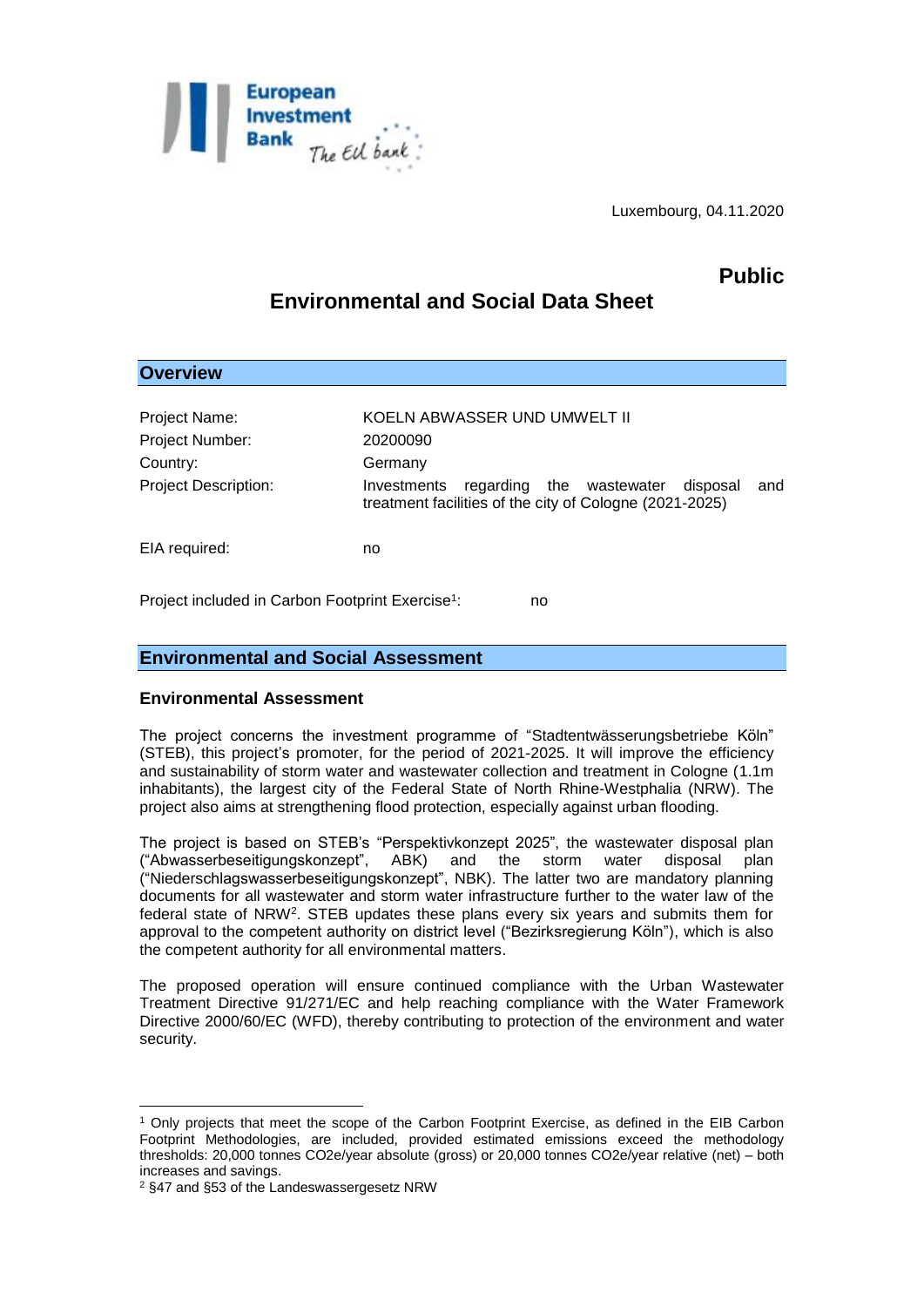

Luxembourg, 04.11.2020

The project's components will result in the reduction of overflow and leakage of the combined sewerage system and will have positive impact on the quality of water bodies. Various components that reduce energy demand will further enhance energy efficiency of the promoter, which targets energy self-sufficiency by 2025.

STEB's programme was included in Rhine River Basin Management Plan (RBMP), which was elaborated by the five district authorities in NRW according to the WFD requirements. The RBMP was approved on the 18 November 2015<sup>3</sup>. Consequently, under the RBMP, a Strategic Environmental Assessment (SEA) further to Directive 2001/42/EC has been conducted and approved for the programme.

According the promoter none of the project's components will require an Environmental Impact Assessment (EIA) or have an impact on nature conservation sites.

The main positive long-term environmental impacts can be summarised as follows:

- The continued reduction of combined wastewater pollution discharged to surface water and ground water will be beneficial for these water bodies and enhance biodiversity.
- The increased production of renewable energy and the global reduction of energy consumption will reduce emissions, especially from fossil fuels.
- Storm water retention structures will help reduce the threat of flooding caused by heavy storms, river floods and high ground water levels.

The project might have some negative environmental impacts during the construction phase (e.g. dust, noise). Such impacts are common for this type of project, but they are temporary and localised. The mitigation of expected adverse environmental impacts will be addressed as part of the planning and construction site management for each scheme.

The project contributes to the Bank's transversal objective Climate Action (Adaptation) by increasing substantially the resilience of Cologne river basin against floods. The region of North Rhine-Westphalia has assessed the vulnerability against floods and droughts, which led to the adoption of the regional adaptation strategy (Anpassung an den Klimawandel. Eine Strategie für NRW, 2009).

The project also contributes to climate change mitigation through the reduction of greenhouse gas emission, notably thanks to energy efficiency measures and the increased production of renewable energy.

### **Social Assessment**

1

The project's appraisal has identified a number of positive long-term social impacts. The most important one is the improved quality of life thanks to cleaner surface waters, and the reduced risk of urban flooding. Another positive impact is the continued provision of wastewater services of highest standard at affordable prices. Besides, the works, supplies and services required to implement the project will temporarily create employment in the area and beyond.

Temporary adverse social impacts may include the following: disruption of services and traffic, noise, temporary occupation of public and private space, and health and safety hazards during construction. Such impacts are common for this type of project, and the

<sup>3</sup> Bewirtschaftungsplan 2016-2021 für die nordrhein-westfälischen Anteile von Rhein, Weser, Ems und Maas (See: *[www.flussgebiete.nrw.de/der-zweite-bewirtschaftungsplan-209\)](http://www.flussgebiete.nrw.de/der-zweite-bewirtschaftungsplan-209)*